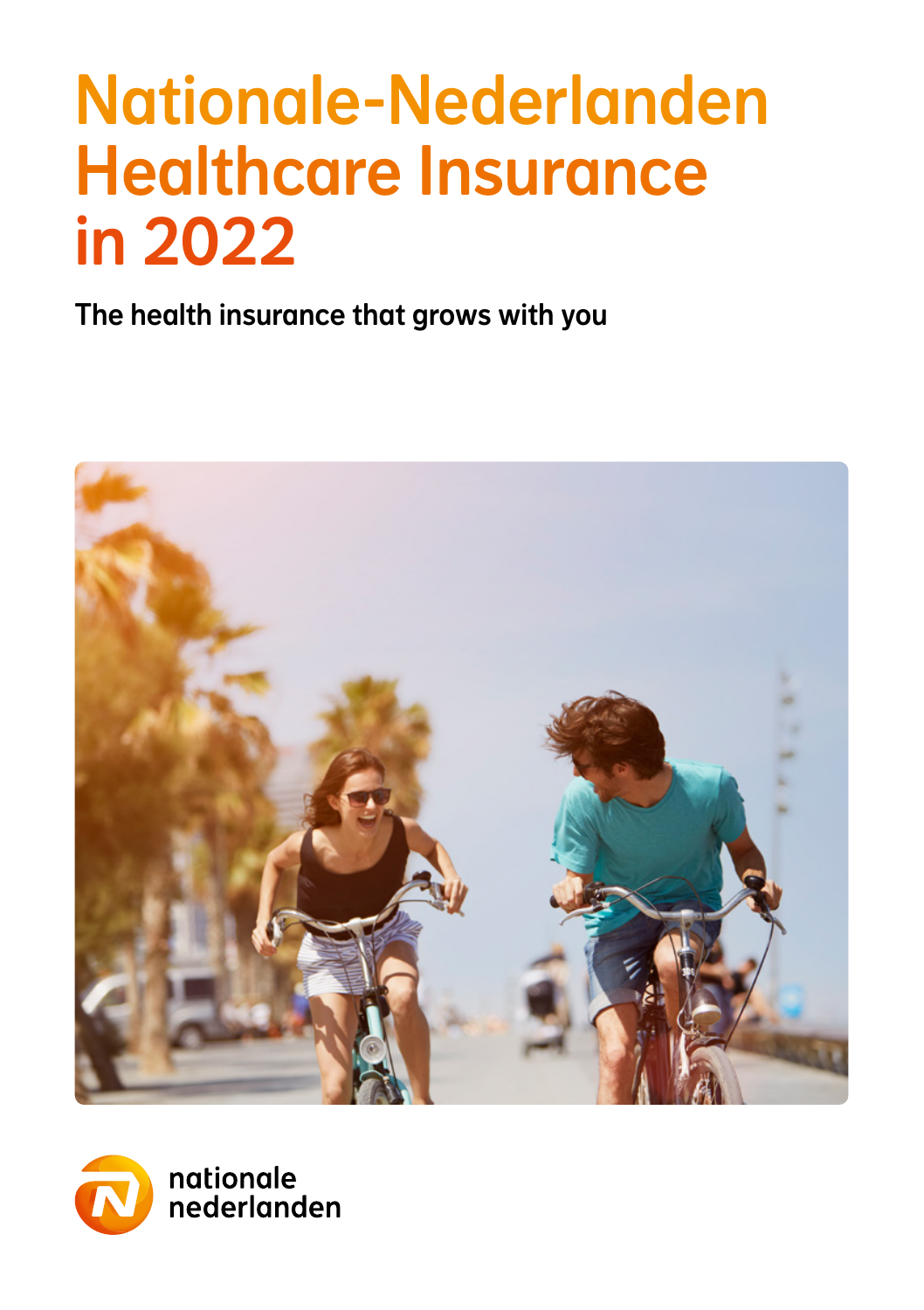## The best healthcare at the right time

For you and your loved ones

With Nationale-Nederlanden Healthcare Insurance, you'll always be sure of the best cover. You benefit from numerous extra services, and choose the supplemental insurance that best suits your circumstances.

#### New: healthcare packages

Our new healthcare packages are supplemental insurance policies that grow along with you and your life circumstances, whether you're a carefree single, have small children or adolescents, or your kids have left home. We have gathered together the fees and services that best suit those different life stages so you no longer have to worry about your health insurance, and have more time for the things that really matter.

#### Extra services for you:

- Our health line, available 24/7 to answer your medical questions
- Help with finding and arranging informal care
- The Vraag de dokter (Ask the doctor) app for advice from doctors/nurses via chat
- The SkinVision app for quickly checking any suspicious moles
- A second opinion provided by an international specialist through Best Doctors<sup>®</sup>

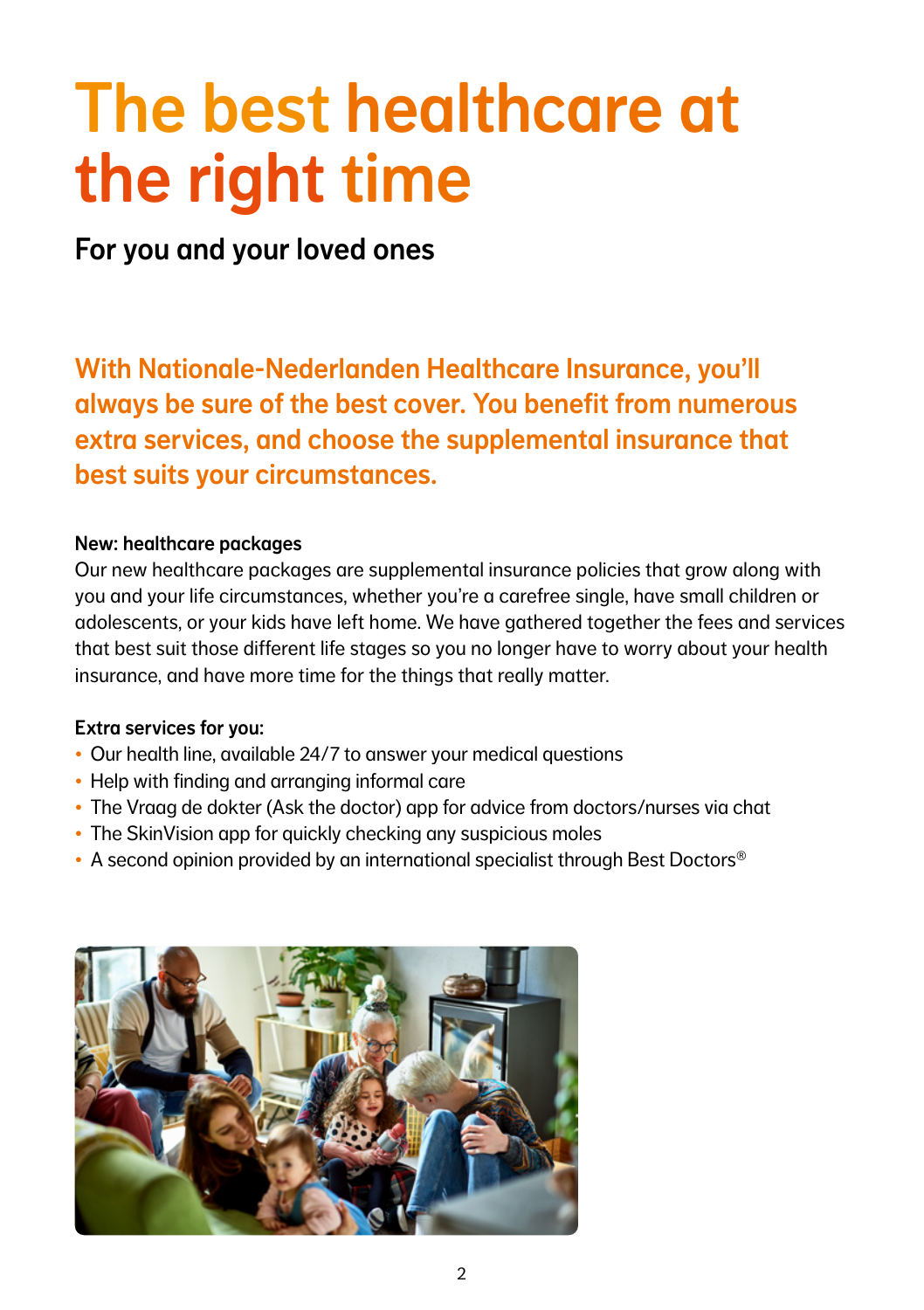## What does our basic health insurance cover?

With Nationale-Nederlanden, you are also properly insured with basic cover. The content of the basic insurance is determined by the government and is compulsory for everyone who lives or works in the Netherlands.

#### Our basic health insurance

The basic health insurance provided by Nationale-Nederlanden is a combined policy. This means that you are free to choose your own healthcare provider. We will pay the invoice in full in most cases, even if we do not have a contract with your chosen healthcare provider. There are a few exceptions to this, however. If you use a non-contracted healthcare provider for mental healthcare, district nursing, physiotherapy or remedial therapy, then we reimburse 75% of the invoice, taking into account the maximum rate. You can find out more about basic insurance and the maximum rate at www.nn.nl/zorg.

#### Choose your own healthcare

Because you know what's best for you, you get to decide where you're treated. We reimburse all of the costs in most cases, such as for general practitioners and hospitals. Visit www.nn.nl/zorg (information in Dutch only) to find out about all reimbursements and extra services.

#### Policy excess (Eigen risico)

The statutory mandatory excess of  $\epsilon$ 385 per insured party applies to the basic insurance in 2022. This is compulsory for everyone from 18 years old. In addition to this mandatory policy excess, you can also opt for a voluntary excess with Nationale-Nederlanden. This will give you a discount on your premium. You can choose to increase the excess by €100, €200, €300, €400 or €500. The higher your voluntary excess, the greater the discount you receive.

### You can find out more about out the mandatory policy excess at www.nn.nl/zorg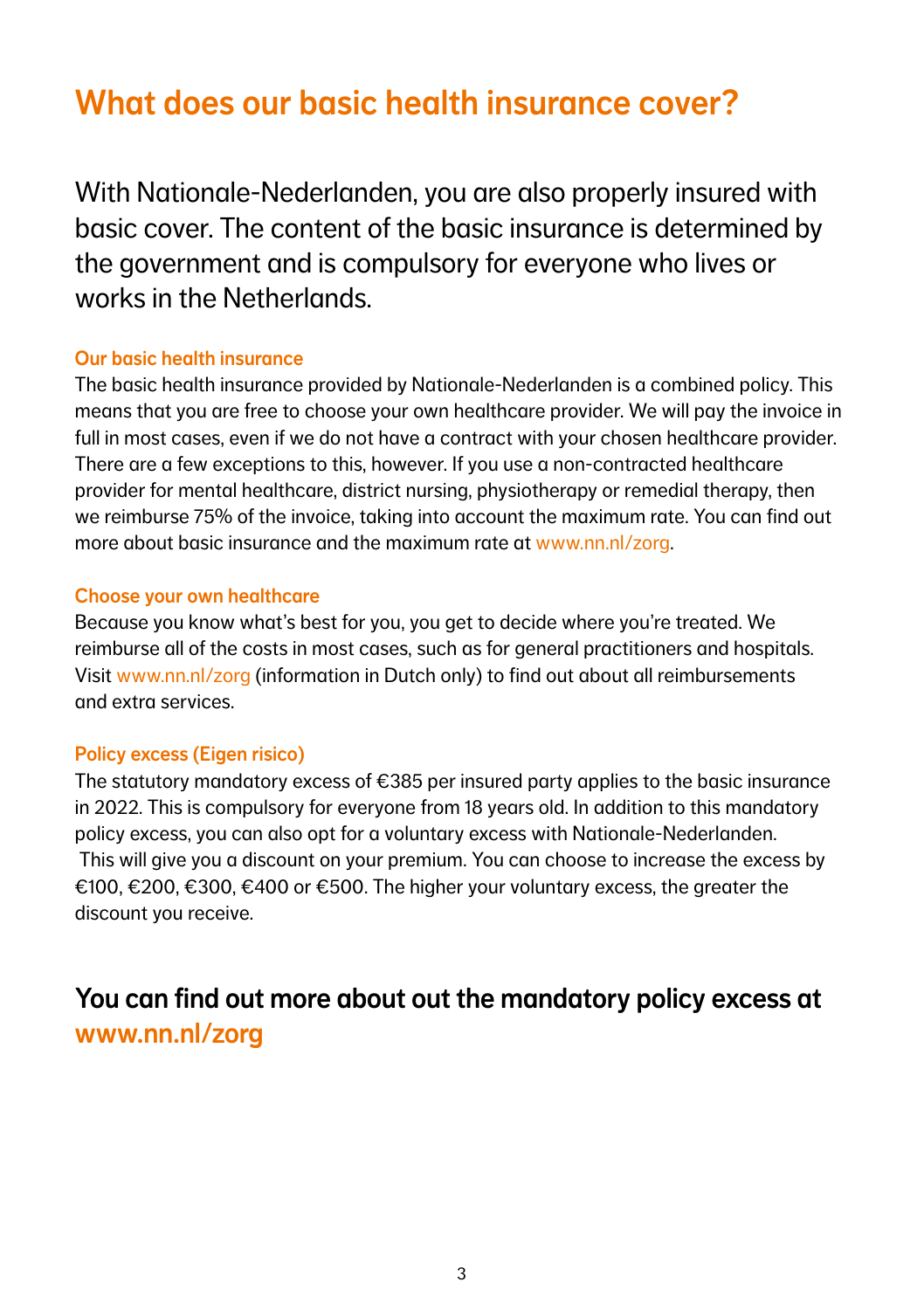## New to Nationale-Nederlanden: healthcare packagess

Supplemental health insurance policies to suit your life circumstances

Are you single or partnered, and do you have small children, adolescents or children who have already left home? No matter which stage of life you're in, we have a healthcare package to suit your needs. These packages incorporate supplementary reimbursements for healthcare that the basic insurance does not cover, such as physiotherapy, alternative medicine and dental care. We also include reimbursements and services that specifically suit your situation (and your family's). This means you'll always have a health insurance plan that suits your circumstances, no matter what your stage of life.









#### Jij & Gemak

This is supplementary insurance and dental insurance all in one. Includes reimbursements for:

- Physiotherapy:
- Dental care;
- Healthcare abroad.

#### Jij & Jonge kinderen

The best supplementary insurance for families with young children. Includes reimbursements for:

- Your child, such as for osteopathy, hydrotherapy at a Babyspa and nutritional advice.
- For you, such as for online mindfulness and contraception.
- Physiotherapy, alternative medicine and dental care.

#### Jij & Pubers

The best supplementary insurance for families with adolescents. Includes reimbursements for:

- Your adolescent, such as for orthodontics, mental health support, acne therapy and physiotherapy.
- For you, such as for sterilisation and discounts on eyeglasses and lenses.
- Physiotherapy, alternative medicine and dental care.

#### Jij & Vitaal

The best supplementary insurance for people over the age of 50 who want to stay fit and well. Includes reimbursements for:

- Your health, such as for vitality examinations and coaching and nutritional advice.
- Aids and devices, such as spectacles and lenses.
- Physiotherapy, alternative medicine and dental care.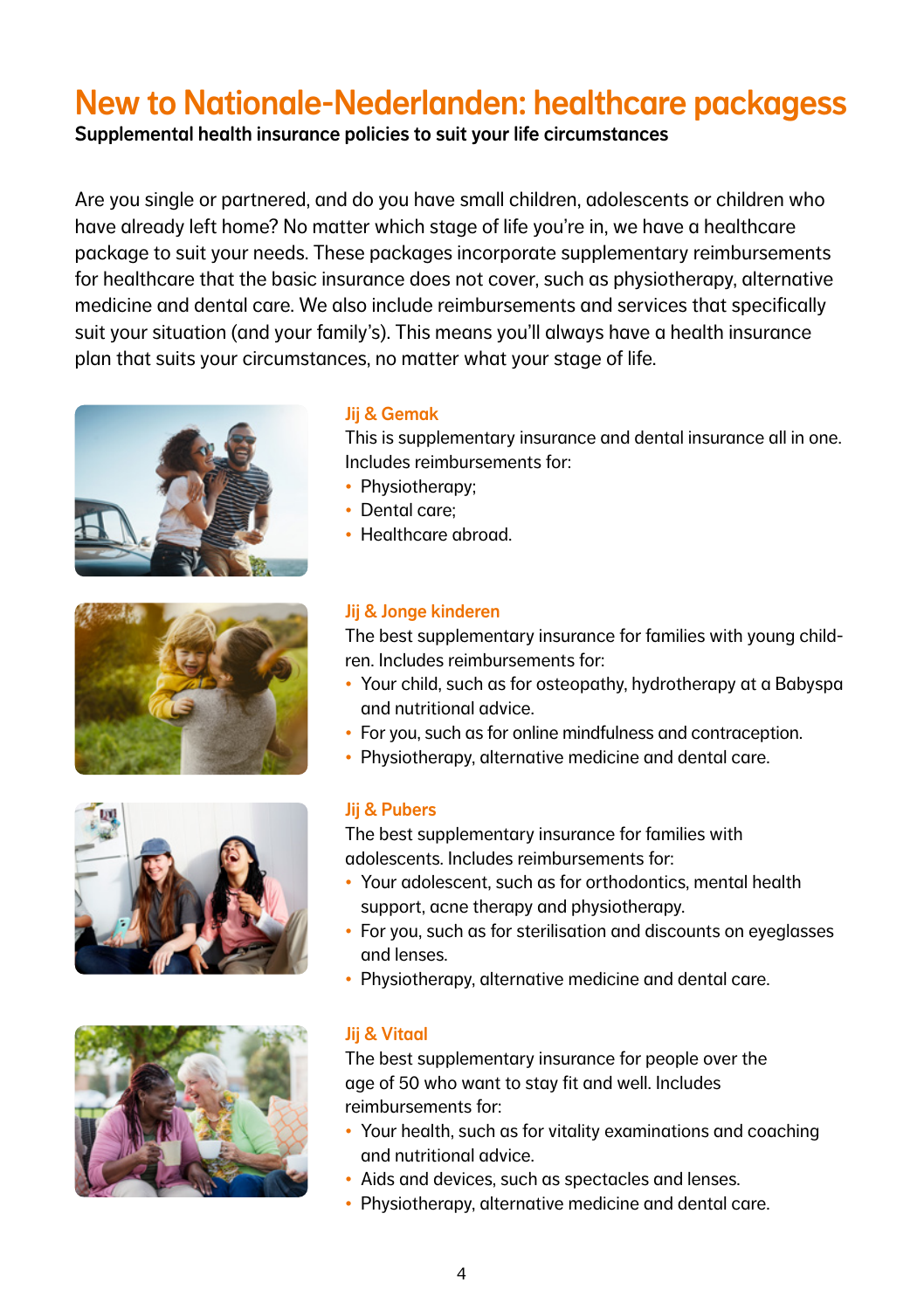If you'd rather have a package that isn't tailored to suit a particular stage of life, but simply offers extra security, then choose our Start, Extra or Compleet package. Each supplementary insurance policy entitles you by default to 14 days' Caregiver Replacement service, emergency medical care abroad supplemented up to 100%, and dental accident coverage for up to €10,000 per incident.

|                         | Includes reimbursements Physio-<br>for items such as                                                       | therapy | Dental care from<br>the age of 18                                                                                   | <b>Alternative</b><br>treatments<br>and remedies | Orthodontics up<br>to the age of 18 | <b>Spectacles</b><br>and lenses |
|-------------------------|------------------------------------------------------------------------------------------------------------|---------|---------------------------------------------------------------------------------------------------------------------|--------------------------------------------------|-------------------------------------|---------------------------------|
| Jij & Gemak             |                                                                                                            | 12      | 75% to €250                                                                                                         | €250 (max.<br>€25 per day)                       |                                     | €100 per<br>2 years             |
| Jij & Jonge<br>kinderen | Osteopathy for<br>babies<br>Hydrotherapy for<br>babies<br>Course on toddler<br>first aid<br>Sleep coaching | 10      | 100% to €250                                                                                                        | €350 (max.<br>€50 per day)                       |                                     |                                 |
| Jij & Pubers            | Skin treatments for<br>adolescents<br>Online coaching for<br>adolescents<br><b>Mindfulness</b>             | 10      | 100% to €250                                                                                                        | €250 (max.<br>€50 per day)                       | 33% of invoice<br>(annual)          |                                 |
| Jij & Vitaal            | Preventive vitality<br>examination<br><b>Mindfulness</b><br>Flu shot                                       | 10      | 100% to €350                                                                                                        | €350 (max.<br>€50 per day)                       |                                     | €150 per<br>3 years             |
| <b>Start</b>            |                                                                                                            | 6       | The Start, Extra<br>and Compleet can<br>be combined with<br>supplementary<br><b>Tandengaaf dental</b><br>insurance. |                                                  |                                     |                                 |
| Extra                   |                                                                                                            | 9       |                                                                                                                     | €250 (max.<br>€50 per day)                       | 80% to max.<br>€1,000 (one-off)     |                                 |
| Compleet                |                                                                                                            | 24      |                                                                                                                     | €500 (max.<br>€50 per day)                       | 80% to max.<br>€1,750 (one-off)     | €100 per<br>2 years             |

### For a complete overview of all reimbursements, take a look at the Pakketvergelijker 2022 (Package Comparison Tool 2022)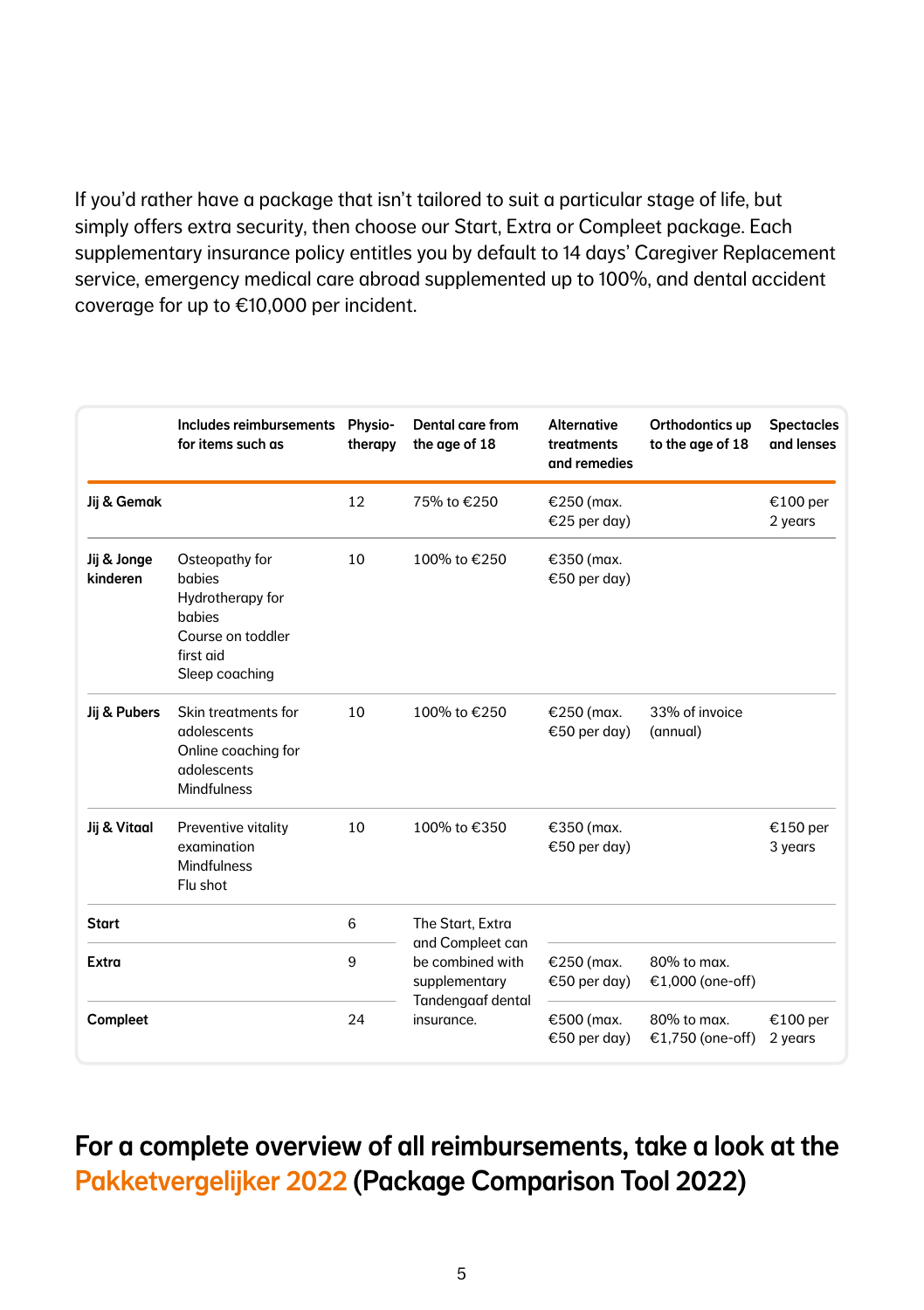## The Nationale-Nederlanden Tandengaaf policy

The supplementary dental insurance policy TandenGaaf reimburses 100% of all costs from the dentist or dental hygienist. This includes the costs for prevention, check-ups and general dental care, including dental technician fees. In the case of children and young people up to 18 years old, we reimburse a large part of the dental costs under the basic insurance.

You can choose the maximum reimbursement amount yourself, from amounts of €250, €500, €1,000, or €1,500 per year. If you have one of our supplementary insurances: Jij & Gemak, Jij & Jonge kinderen, Jij & Pubers or Jij & Vitaal, dental insurance is not necessary. These supplementary insurances already include reimbursement for dental care. If you go to a dentist in Belgium or Germany with whom we have made agreements, we will also reimburse that. Please visit www.nn.nl/zorgvergelijker (information in Dutch only) for a healthcare provider near you.

#### Medical selection

If you opt for a supplementary insurance policy, you do not have to answer any medical questions. Only the dental insurance with a maximum reimbursement of  $\epsilon$ 1,000 or  $\epsilon$ 1,500 per year requires a dentist's statement. After applying for this insurance, you will receive the dentist's statement from us.

For children and young people aged up to 18 years, we reimburse a large part of the dental costs under the basic insurance

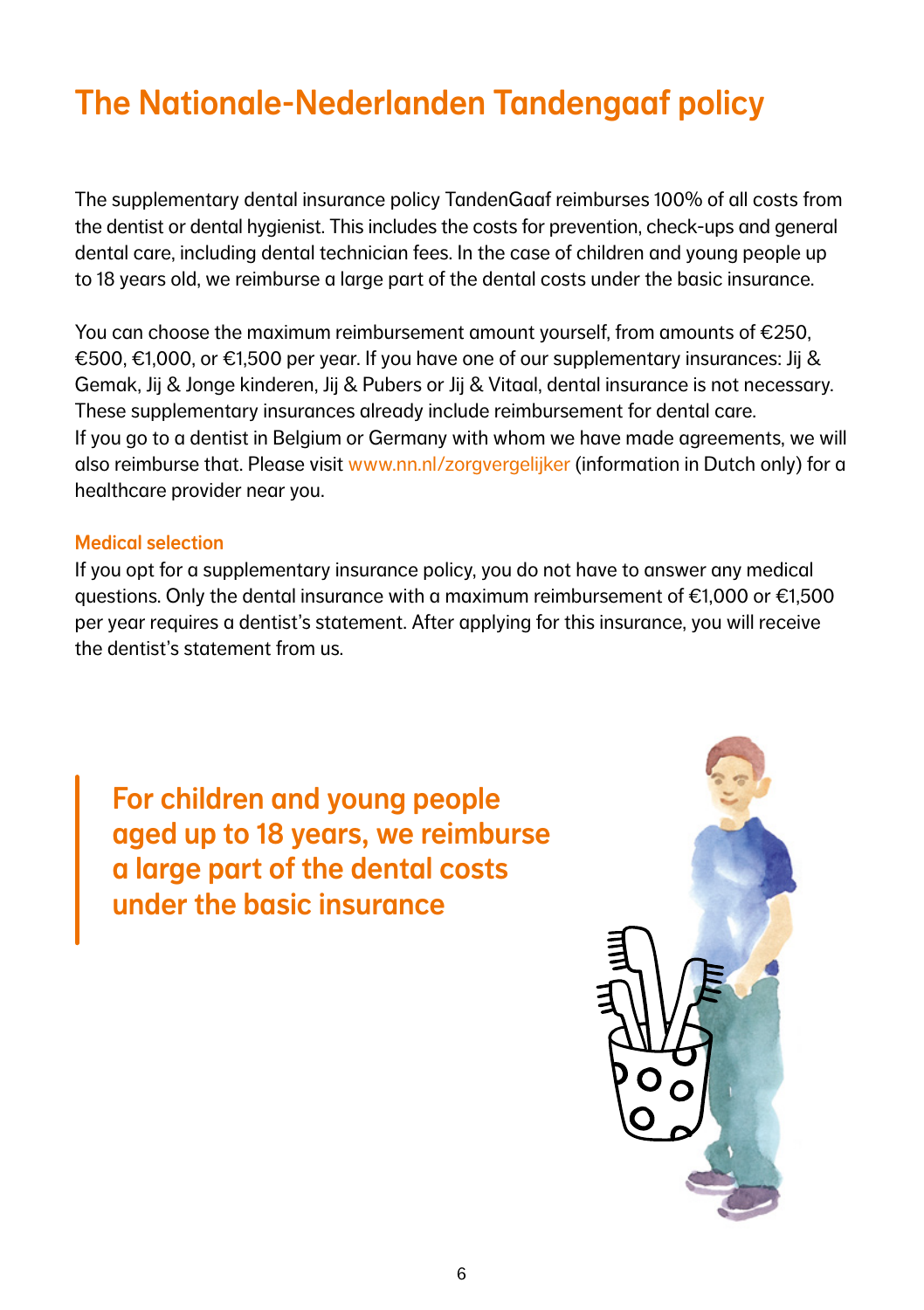## Free services for our customers

#### Ask the doctor (Vraag de dokter)

It's the weekend or the middle of the night, and you've a healthcare question that simply can't wait. With 'Ask the doctor' (Vraag de dokter), you can send all your healthcare-related questions by messaging app, seven days per week. Include a photo and your situation will be looked at immediately by a nurse, who can consult a doctor if necessary. This is also handy for checking what the problem might be before visiting the GP.

#### **SkinVision**

One in five Dutch people will be affected by skin cancer. The quicker you catch it, the easier it is to cure. With the SkinVision app, you can have spots on your skin checked at no charge and obligation-free. You'll receive a risk assessment within 30 seconds. If you are at increased risk, you will also receive guidance and recommendations for the next steps. Go to www.nn.nl/skinvision and download the app.

#### Best Doctors

If you need extra medical advice, you can request a second opinion through Best Doctors®, an international network of specialists. They will provide guidance, find the best specialist for your situation and arrange for a second opinion, to be delivered remotely. Without having to leave your home, you will receive advice about what to do, allowing you to make a carefully considered decision. Go to www.nn.nl/bestdoctors.

#### Advice on informal care and replacement caregivers

We believe that caregivers who provide informal care deserve more attention. That's why our standard insurance policy offers advice and guidance on informal care. If you have supplementary insurance, you can make use of our Caregiver Replacement service, in which all of your care tasks will be lovingly taken over for up to two weeks. Go to www.nn.nl/mantelzorg.

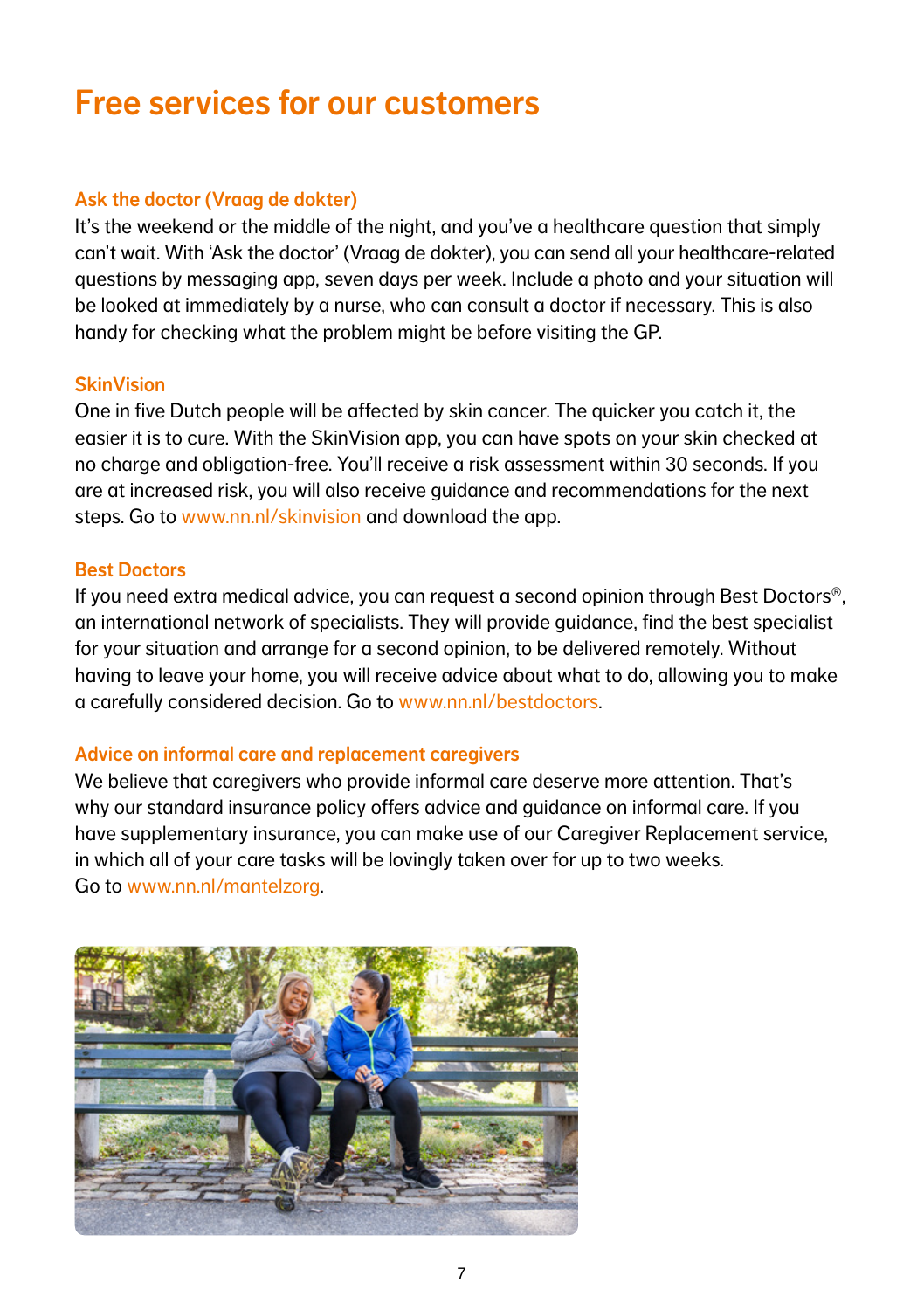## Good to know

#### Paying the policy excess in instalments

At Nationale-Nederlanden, you can pay the mandatory policy excess in instalments. You can adjust this easily in Mijn NN Zorgverzekering (My NN Healthcare Insurance), and avoid suddenly having to pay a large amount in one go. Instead, you pay 10 monthly instalments of €38.50. If you haven't used up all of your policy excess, we will refund the unused amount paid.

#### Flexible premium payment date

Would you like to decide yourself when the premium is debited? You have a choice of four times with us. Simply let us know what suits you best via Mijn NN Zorgverzekering (My NN Healthcare Insurance).

#### Discount if you pay per quarter, six months or per year

If you choose to pay your premium per quarter instead of per month, you will receive a 0.5% discount. If you'd rather pay half-yearly, you will receive a 1.0% discount. And if you pay annually, you will receive a 2.0% discount. If you would like to change your payment term, you can do so via Mijn NN Zorgverzekering (My NN Healthcare Insurance.

#### Mijn NN Zorgverzekering (My NN Healthcare Insurance)

Mijn NN Zorgverzekering (My NN Healthcare Insurance) is an online policy folder, in which you can:

- View your policy. Who's insured, which insurance policies have been taken out and what is the premium?
- Notify us of any changes. For example, adding a child or changing a supplementary insurance policy.
- Submit invoices from care providers.
- See which invoices have been paid. This includes invoices submitted either by you or your healthcare provider. You will also see how much you can still claim.
- See how much policy excess you have. You'll immediately see how much unused policy excess still remains.
- View all post and messages about your health insurance in a handy overview.

#### NN App

With the NN App, you can claim your medical expenses quickly and easily. You simply take a photo of the invoice, answer a few questions and submit the claim. The claim will be visible in Mijn NN Zorgverzekering (My NN Healthcare Insurance) within an hour. You can follow the handling of the claim there. We will pay the invoice within 10 working days. Once the invoice has been paid, you'll be able to see that in Mijn NN Zorgverzekering too. Handy tip: you can also find your health insurance card in the app now!